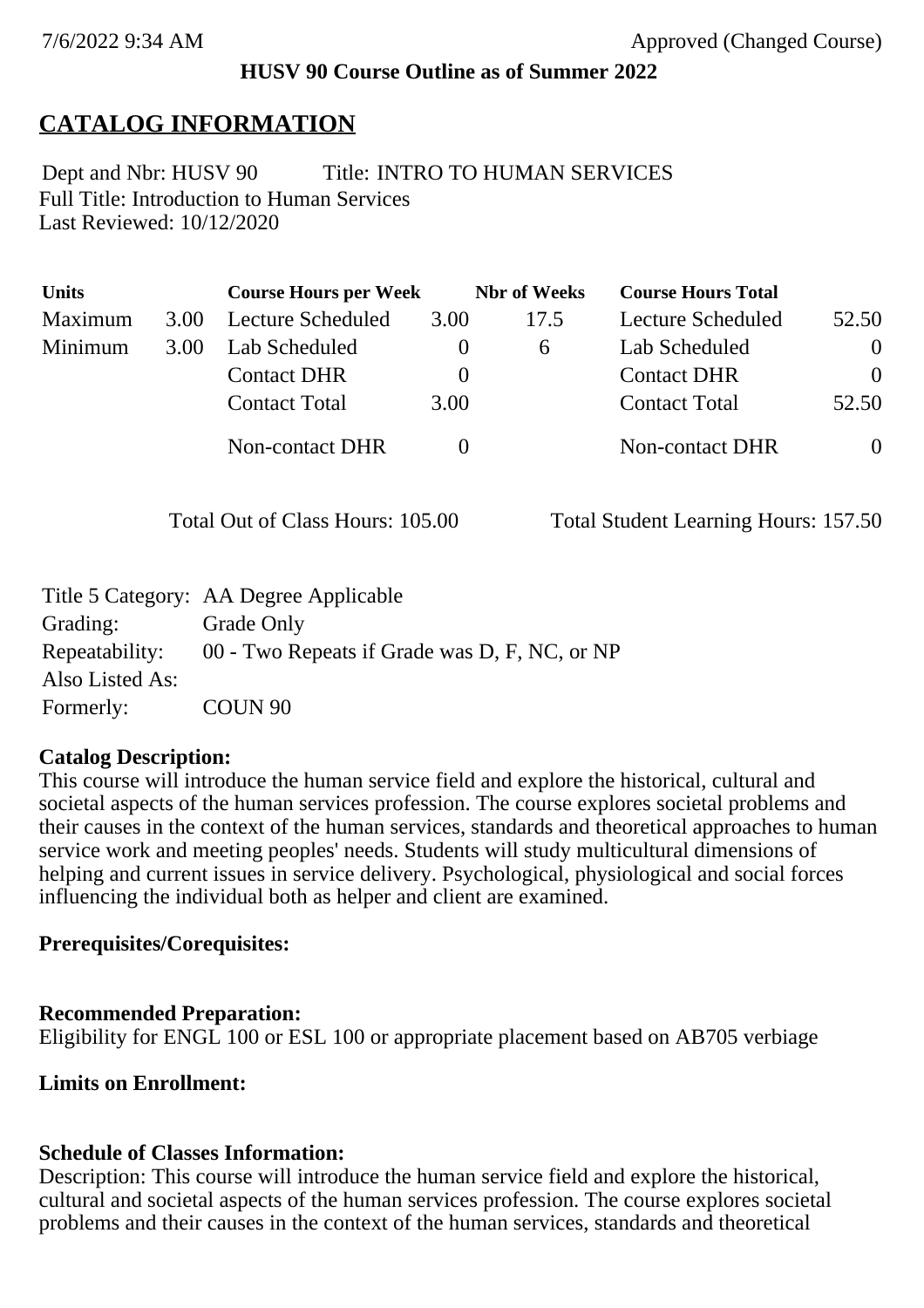approaches to human service work and meeting peoples' needs. Students will study multicultural dimensions of helping and current issues in service delivery. Psychological, physiological and social forces influencing the individual both as helper and client are examined. (Grade Only) Prerequisites/Corequisites:

Recommended: Eligibility for ENGL 100 or ESL 100 or appropriate placement based on AB705 verbiage Limits on Enrollment:

Transfer Credit: CSU;

Repeatability: Two Repeats if Grade was D, F, NC, or NP

# **ARTICULATION, MAJOR, and CERTIFICATION INFORMATION:**

| <b>AS Degree:</b><br><b>CSU GE:</b> | Area<br><b>Transfer Area</b><br>Ε | Lifelong Learning and Self<br>Development |           | Effective:<br>Effective:<br>Fall 2006 | Inactive:<br>Inactive: |
|-------------------------------------|-----------------------------------|-------------------------------------------|-----------|---------------------------------------|------------------------|
| IGETC:                              | <b>Transfer Area</b>              |                                           |           | Effective:                            | Inactive:              |
| <b>CSU Transfer: Transferable</b>   |                                   | Effective:                                | Fall 1999 | Inactive:                             |                        |
| <b>UC</b> Transfer:                 |                                   | Effective:                                |           | Inactive:                             |                        |

#### **CID:**

#### **Certificate/Major Applicable:**

[Both Certificate and Major Applicable](SR_ClassCheck.aspx?CourseKey=HUSV90)

# **COURSE CONTENT**

#### **Student Learning Outcomes:**

Upon completion of the course, students will be able to:

1. Examine client needs and determine barriers for accessing support and help, including societal influences that impact individuals throughout the life span.

2. Distinguish and assess the roles, responsibilities, and requirements of human service professionals in the helping professions over time and currently.

3. Develop an understanding of local services, client needs, and a referral network

### **Objectives:**

Students will be able to:

- 1. Outline the historical development of human services and distinguish varying theoretical approaches to human services work.
- 2. Develop knowledge, values and skills that enable workers to support others in problem solving and in making better use of resources within their communities.
- 3. Define and research current social issues as they impact people coping with today's societal problems.
- 4. Differentiate and assess the individual and societal influences across the lifespan that impact the lives of people in need.
- 5. Compare and contrast the different ways of viewing individual societal problems.
- 6. Identify causes of societal problems and explain how people become clients.
- 7. Assess and evaluate the psychological, physiological and social forces contributing to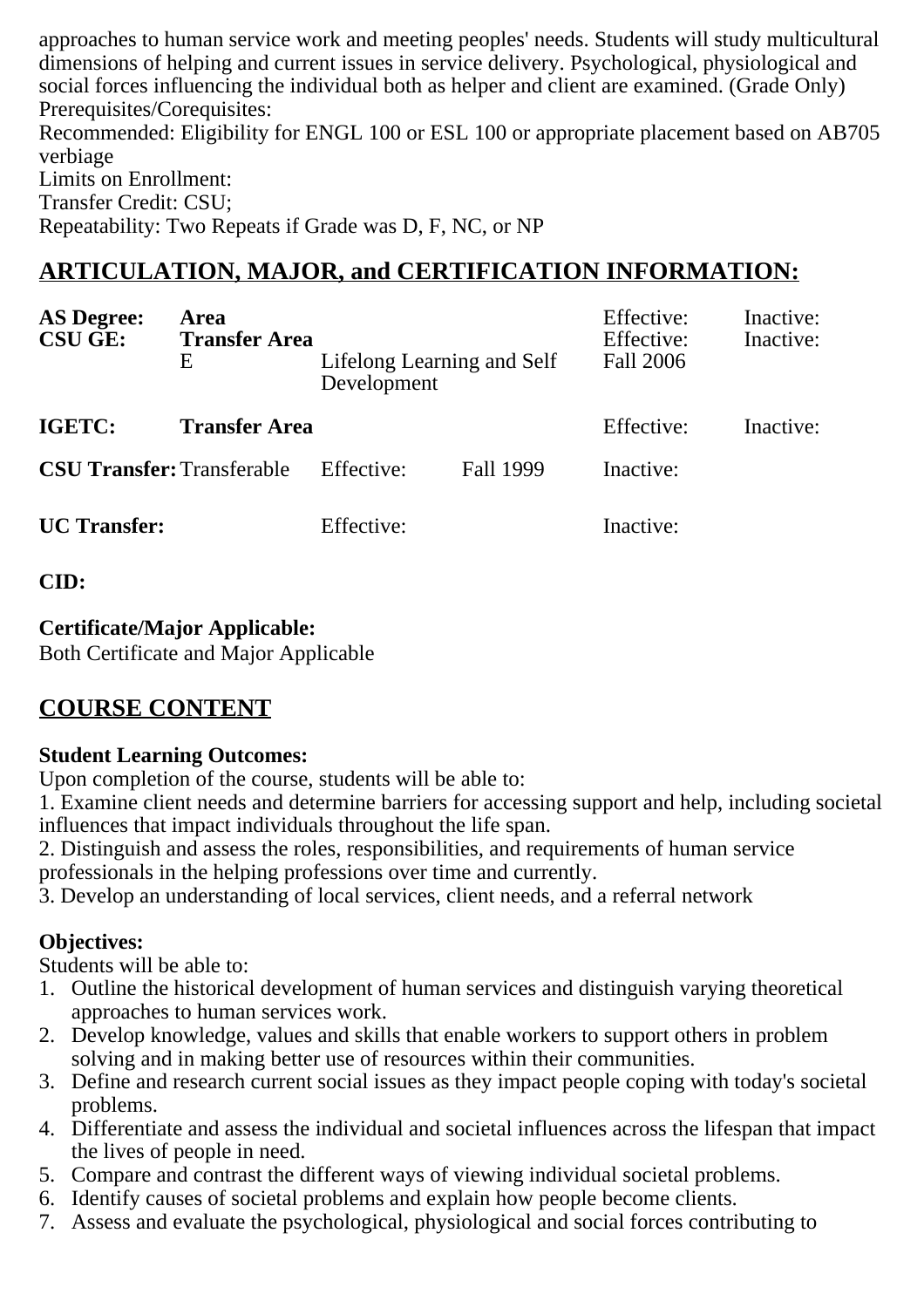societal

problems.

- 8. Categorize and examine various human service roles and types of career opportunities.
- 9. Evaluate the ethical and professional issues encountered in the field of human services.
- 10. Research and describe the goals and/or functions of human service agencies providing services for people in need from a local and global perspective.

## **Topics and Scope:**

- I. Defining Human Services
	- A. An introduction to human services
		- 1. problems in living
		- 2. self-sufficiency
		- 3. interdisciplinary nature of human service profession
		- 4. client environment
		- 5. evidence-based practice
	- B. The human service professional
		- 1. characteristics of the helper
		- 2. categories of helpers
		- 3. human service roles
- II. Guiding Human Service Practice
	- A. History of human service
	- B. Ethical practice
	- C. Multicultural dimension of helping
- III. The Practice of Human Services
	- A. Models of service delivery
	- B. The helping process
		- 1. stages of helping process
		- 2. introduction to helping skills
		- 3. intervention strategies
	- C. The client
		- 1. the whole person
		- 2. understanding client problems from different perspectives
		- 3. ways of getting help
		- 4. barriers to getting help
- IV. Working in the Human Service Field
	- A. Working within a system
		- 1. agency environment
		- 2. community context
		- 3. challenges in the profession
		- 4. developing services in response to needs
	- B. Human services today
		- 1. settings for service delivery
			- i. outreach and wraparound services
			- ii. corrections
			- iii. schools
			- iv. hospice Care
			- v. military
		- 2. Impacts of technology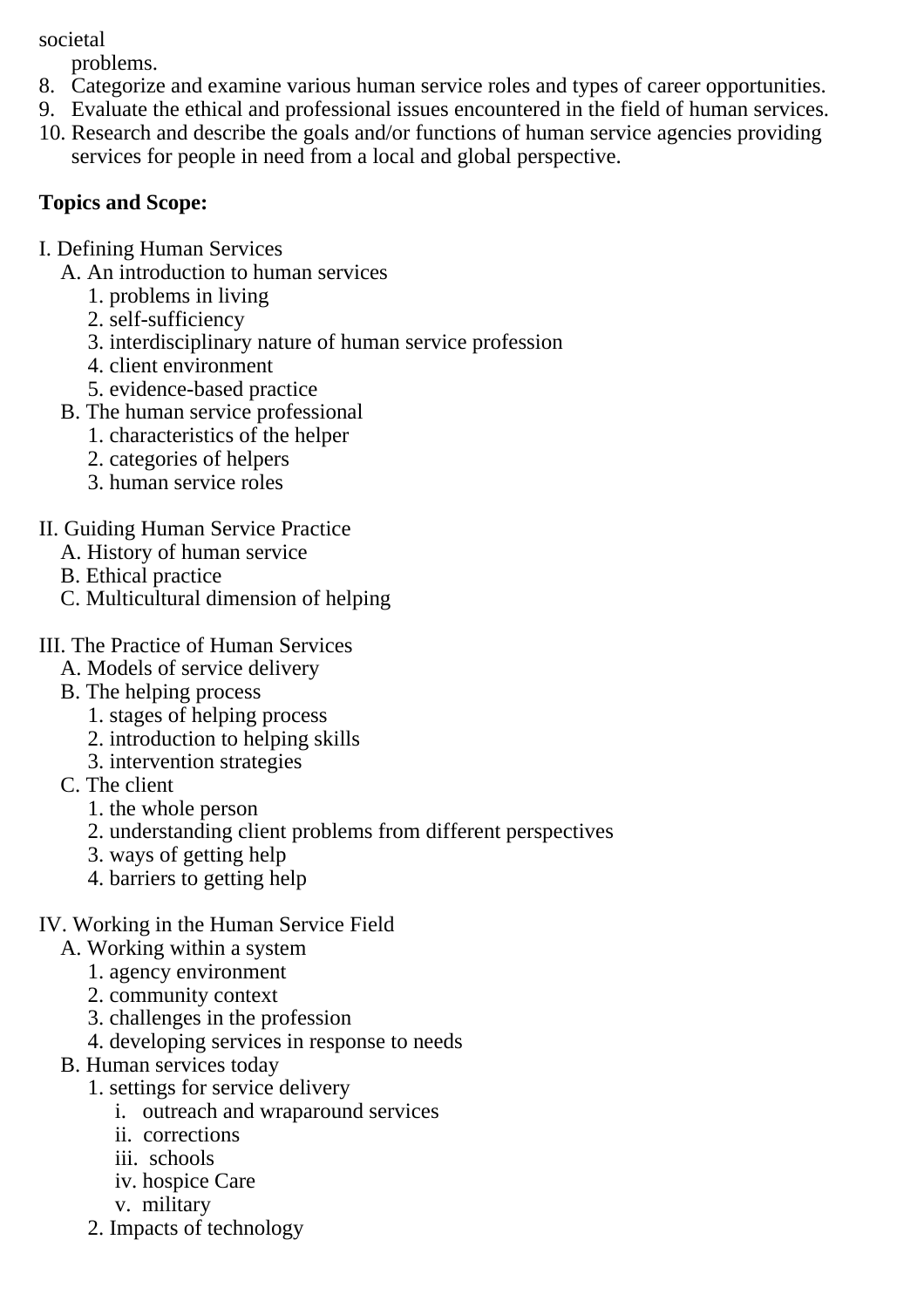- 3. Trends in human services
	- i. aging
	- ii. changing workplace
	- iii. political influences

#### **Assignment:**

- 1. Read assigned textbook and supplemental reading material of approximately 25-35 pages per week
- 2. Oral and visual presentation about human service populations and available services
- 3. Develop a human service resource index
- 4. Write 3-5 case assessments ranging from 2-5 pages from a human service provider's perspective applying applicable theory and methods
- 5. Midterm exam(s) (1 2)
- 6. Final exam
- 7. Class group work discussing weekly content and case analysis
- 8. Class exercises practicing course-related skills

#### **Methods of Evaluation/Basis of Grade:**

**Writing:** Assessment tools that demonstrate writing skills and/or require students to select, organize and explain ideas in writing.

Case assessment, visual component of presentation, resource index

**Problem Solving:** Assessment tools, other than exams, that demonstrate competence in computational or noncomputational problem solving skills.

Application of text concepts to case assessment, presentation

**Skill Demonstrations:** All skill-based and physical demonstrations used for assessment purposes including skill performance exams.

Case assessment, class exercises, presentation, resource index, exams

**Exams:** All forms of formal testing, other than skill performance exams.

Exam(s), case assessments, presentation  $\begin{array}{ccc}\n\text{Exam} \\
\text{Exam} \\
\text{20 - 30\%}\n\end{array}$ 

**Other:** Includes any assessment tools that do not logically fit into the above categories.

Class group work and exercises and the category of the Category of the Category of the Category of the Category

Writing  $20 - 30\%$ 

Problem solving 10 - 20%

Skill Demonstrations 20 - 30%

20 - 30%